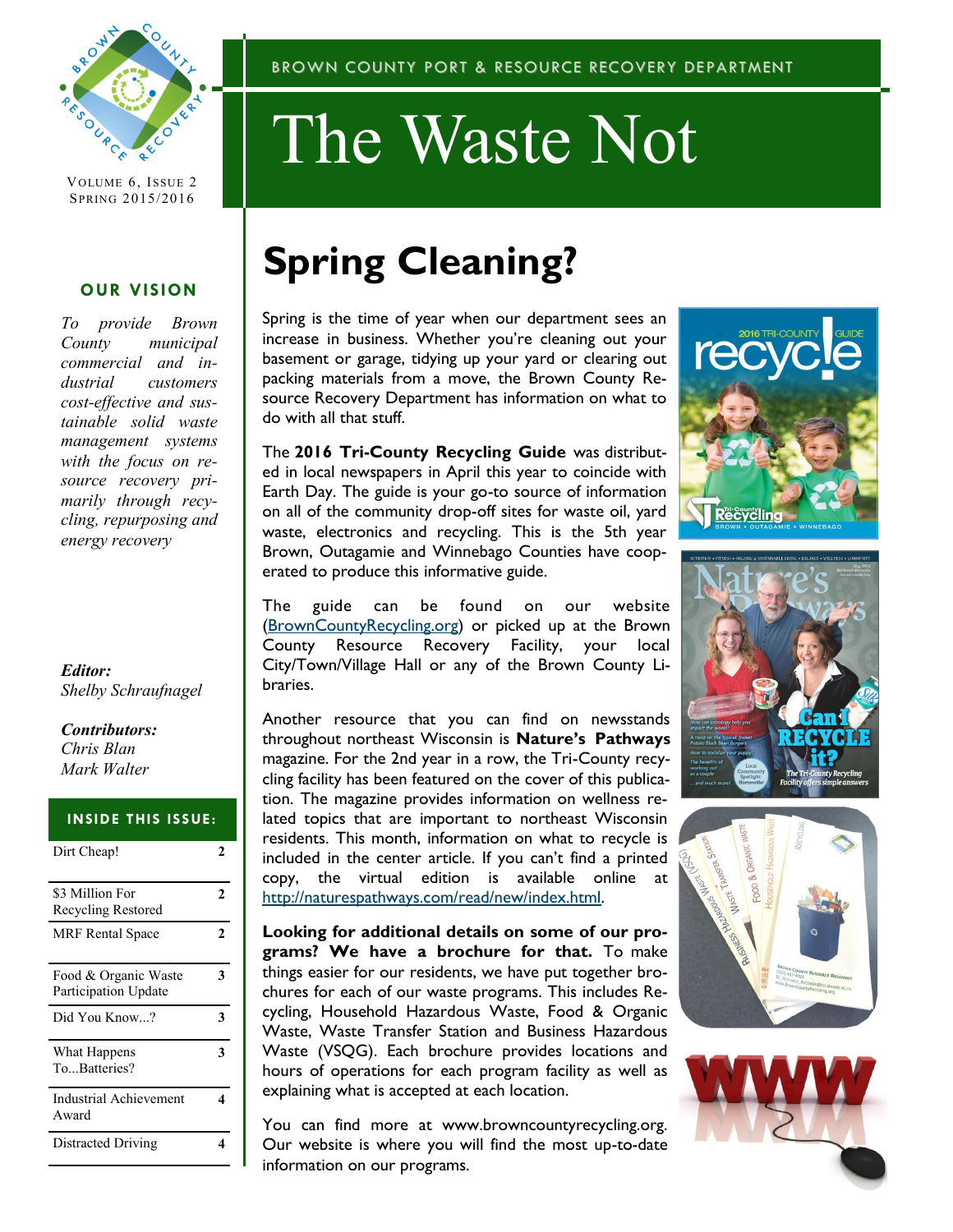## **Dirt Cheap!**



The Brown County Port & Resource Recovery Department has high quality clay available for purchase at \$0.25/cy. This material is perfect for buildings, roads or a constructed manure pit. The Clay material is located in the Town of Wrightstown, County Road IL, 1.25 miles west of 57. It will be the contractor's responsibility to load & haul material.

If you are interested please contact Chad Doverspike, Port & Resource Recovery Operations Manager at (920) 492-4955 (office) or (920) 621-4393 (cell).



County Road IL (Mill Road) between Elmro Rd and Old 57 Rd. (Excavating location at red **X**)

## **\$3 Million For Recycling Restored**

Thanks to action by Senator Robert Cowles (R-Green Bay), state funding for local recycling programs has been mostly reinstated. After a \$4 million cut in the recycling program in the 2016 budget, a new law enacted at the end of April has reinstated \$3 million for grants to local communities for recycling efforts. This funding provides essential financial support for local recycling programs across the state and is supported by landfill tipping fees.

The new law originated in August 2015 with Sen. Cowles who had become concerned that the funding cut could negatively impact recycling, local waste reduction programs and a driver of economic development. The senator conducted an evaluation of the recycling fund which showed that a significant amount of money remained in the fund after all 2016 state budgetary obligations were met, prompting Sen. Cowles to author the bill that became Wisconsin Act 392.

## **Materials Recycling Facility Rental Space**

The Brown County Materials Recycling Facility (MRF) has 11,000 sq. ft. of rental space available at its facility located at 2561 South Broadway in Green Bay. With the removal of our old baler and conveyor, the space is just waiting for a user. The rental space includes offices and a portion of the MRF.

If you know someone interested in this space feel free to contact us at (920) 492-4950 for more information.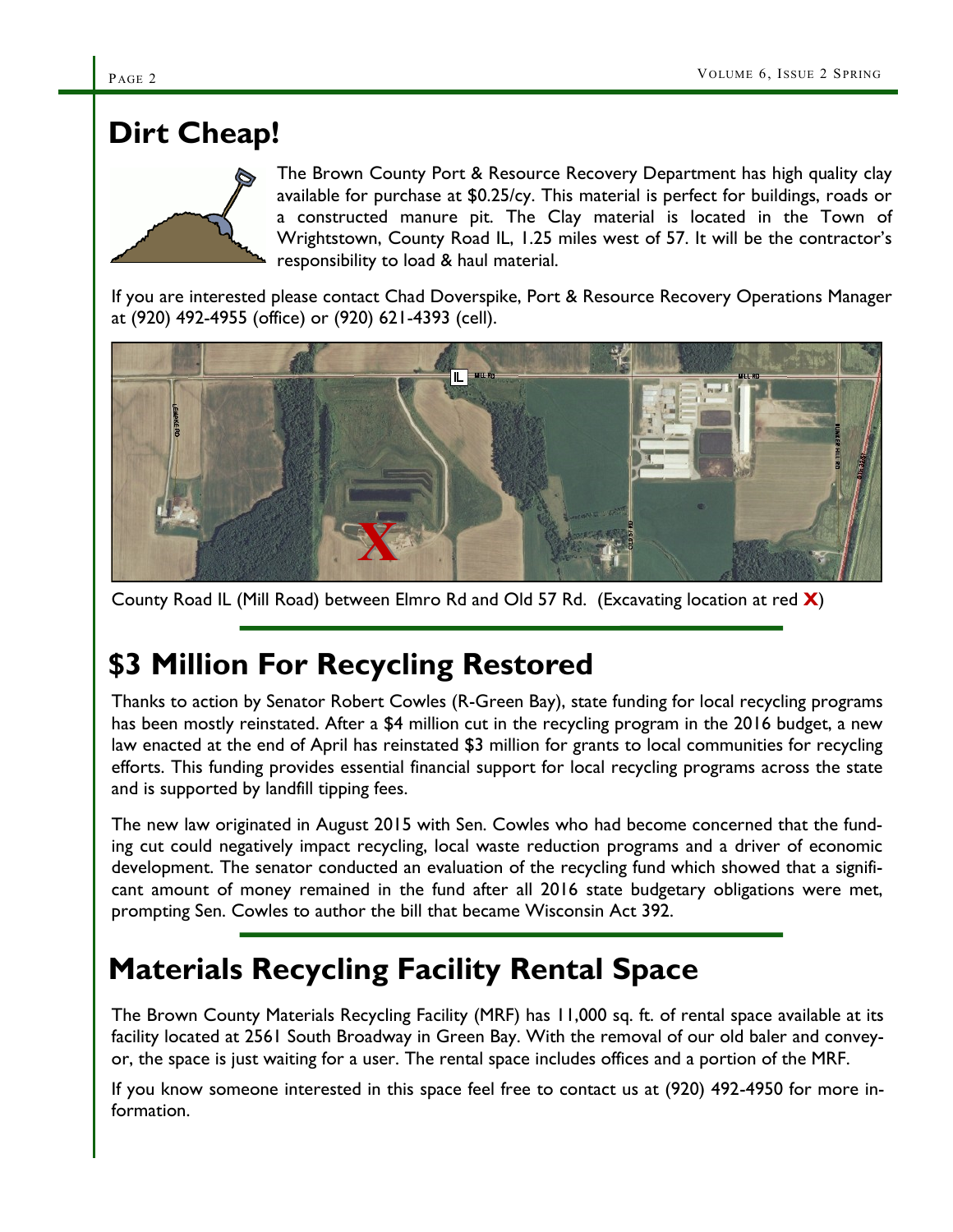## **Food & Organic Waste Program**

The Brown County Port & Resource Recovery Department started a pilot food & organic waste program at the end of 2014. Since then 132 households representing 292 people, in Brown County have signed up to participate.

Since the UW-Extension location opened in January 2016 more than 30 households have been added. Participation is expected to continue to grow as more people become aware of the program, as well as how much less garbage there is each week!

Locations, hours and registration forms can be found at browncountyrecycling.org



## **Did you know...?**

Every year, each American throws out about 1,200 pounds of organic garbage that can be composted

Over 50% of Wisconsin households compost yard waste and 73% leave grass clippings on their lawns

In 2015 Brown County residents composted 15,710 pounds of food and organic waste through the Brown County drop-off program

UW-Oshkosh is now offering organic compost from their dry digester to the public for purchase. Hours: Monday-Friday 8 am—4 pm. | Call: (920) 424-3148.

## **What happens to… Batteries?**

Batteries are one of a number of items that are accepted at the Household Hazardous Waste facility. Employees sort batteries by their "battery chemistry": alkaline, single use lithium, rechargeable lithium and all other chargeable. The terminals of EVERY rechargeable and lithium battery and alkaline batteries with a voltage greater than nine volts are covered to prevent any spark or heat generation that could result in a fire in storage or during transport. Batteries are shipped to Dynamic Recycling in La-Crosse, WI where the batteries are combined with similar battery chemistries. Ultimately, your dropped off batteries will end up in Pennsylvania, Indiana, California or British Columbia before they are recycled into new batteries for you to purchase at the store. And when they are used up…we'll be waiting!